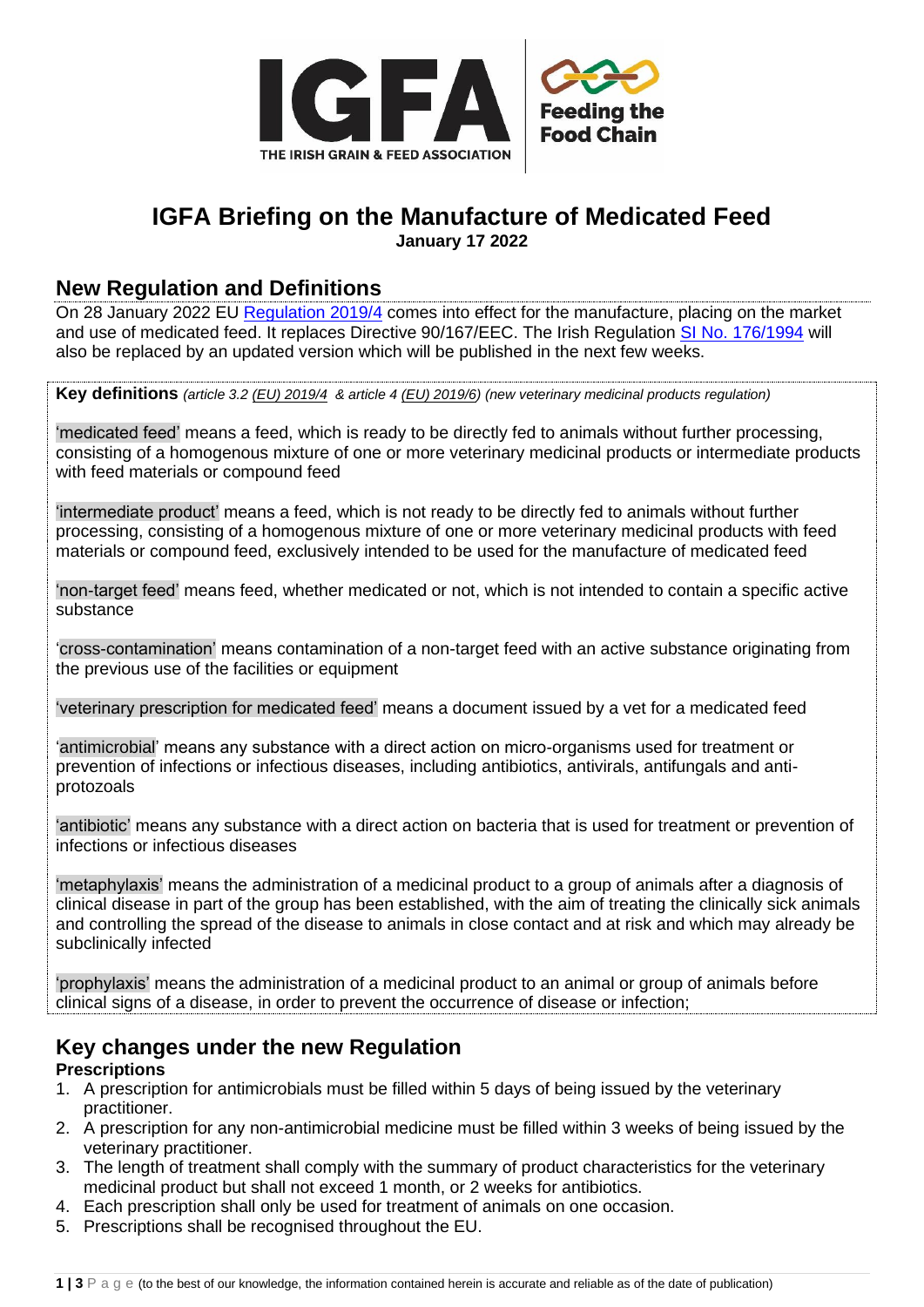*The National Veterinary Prescription System (NVPS), a secure electronic prescription system developed by DAFM will*  facilitate the prescribing of Medicated Feed. Mandatory requirement to use the NVPS has been deferred until 1st June *2022. However, vets may start to use it sooner so it is advised you register on the system as soon as you receive instructions from DAFM.* 

### **Advance manufacturing**

Medicated feed can be manufactured in anticipation of receiving a prescription but it cannot be supplied to the end user without receipt of a valid prescription.

### **Labelling medicated feed and intermediate products**

The labelling of medicated feed and intermediate products shall include the following particulars, in a simple, clear and easily understandable manner for the end user:

- 1. the expression 'Medicated feed' or 'Intermediate product for the manufacturing of medicated feed' must be noted.
- 2. the approval number of the feed business operator responsible for the labelling. In cases where the manufacturer is not the feed business operator responsible for the labelling, the following shall be provided: (a) the name or business name and address of the manufacturer; or (b) the approval number of the manufacturer;
- 3. the active substances with name, added amount (mg/kg), and the veterinary medicinal products with its marketing authorisation number and the marketing authorisation holder, preceded by the heading 'medication'.
- 4. any contra-indications of the veterinary medicinal products and adverse events in so far as those particulars are necessary for the use;
- 5. in the case of a medicated feed or of intermediate product intended for food-producing animals, the withdrawal period or the indication 'no withdrawal period';
- 6. in the case of medicated feed for non-food-producing animals, except fur animals, a warning that the medicated feed is only for the treatment of animals and a warning that it must be kept out of the sight and reach of children;
- 7. a free telephone number or other appropriate means of communication in order to allow the animal keeper to obtain, in addition to the mandatory particulars, the package leaflet of each veterinary medicinal product;
- 8. the instructions for use in line with the veterinary prescription for medicated feed or the summary of the product characteristics;
- 9. the minimum storage life, which shall take into account the expiry dates of the veterinary medicinal products and shall be expressed as 'use before…', followed by the date, and special storage precautions, if appropriate;
- 10. information that inappropriate disposal of medicated feed poses serious threats to the environment and may, where relevant, contribute to antimicrobial resistance.

#### **Homogeneity**

Feed business operators manufacturing medicated feed or intermediate products shall ensure that the veterinary medicinal product is homogeneously dispersed in the medicated feed and in the intermediate product. Standards to ensure that medicine is mixed evenly throughout the feed will be established.

#### **Cross-contamination**

Maximum levels of cross contamination for active substances in non-target feed will be set. These levels will be established based on a scientific risk assessment carried out by the European Food Safety Authority in conjunction with the European Medicines Agency. Until the completion of this work, and the establishment of these levels, national maximum levels of cross-contamination shall apply. DAFM will run a trial in line with this, whereby action will be taken on the basis of a detection level of 1% or greater of the active substance present in non-target feed manufactured after a medicated feed.

#### **Personnel**

A trained person responsible for the manufacture and a trained person responsible for quality control of medicated feed needs to be nominated.

#### **Storage and transport**

- 1. Medicated feed needs to be stored separately from any other feed.
- 2. Veterinary medicinal products must be stored in a separate secured room.
- 3. You need a designated area for the storage of expired, withdrawn or returned medicated feed intended for disposal.